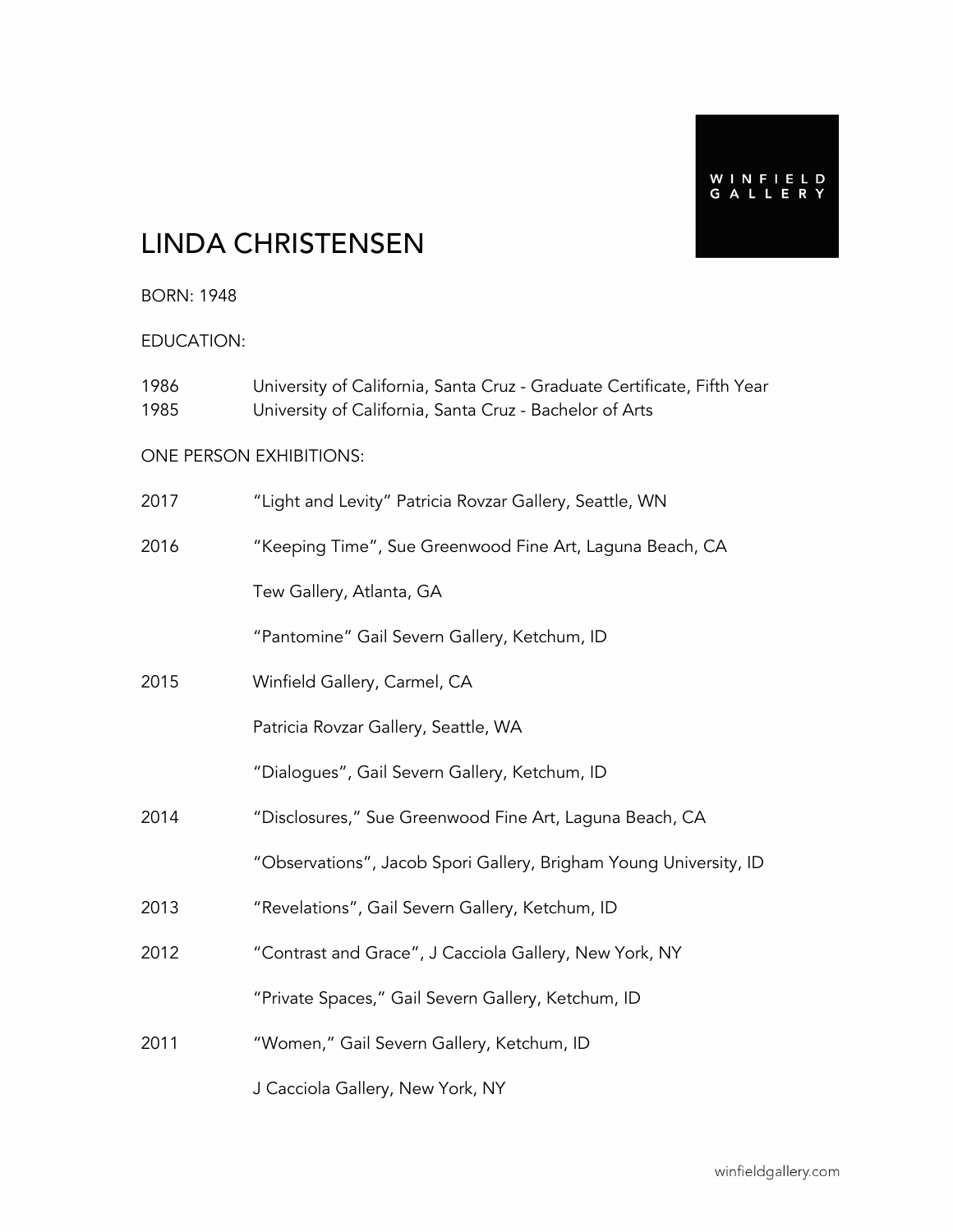# WINFIELD<br>GALLERY

## LINDA CHRISTENSEN

| 2010                      | "Divine Dismay," Sue Greenwood Fine Art, Laguna Beach, CA                      |  |  |  |
|---------------------------|--------------------------------------------------------------------------------|--|--|--|
| 2009                      | J Cacciola Gallery, New York, NY                                               |  |  |  |
| 2008                      | Sue Greenwood Fine Art, Laguna Beach CA                                        |  |  |  |
| 2007                      | J Cacciola Gallery, New York, NY                                               |  |  |  |
| 2006                      | Sue Greenwood Fine Art, Laguna Beach, CA                                       |  |  |  |
|                           | J Cacciola Gallery, New York, NY                                               |  |  |  |
| 2005                      | Craighead Green Gallery, Dallas, TX                                            |  |  |  |
|                           | Greenwood Chebithes Gallery, Laguna Beach, CA                                  |  |  |  |
|                           | J Cacciola Gallery, New York, NY                                               |  |  |  |
| 2004                      | Dolby Chadwick Gallery, San Francisco, CA                                      |  |  |  |
|                           | Greenwood Chebithes Gallery, Laguna Beach, CA                                  |  |  |  |
| <b>GROUP EXHIBITIONS:</b> |                                                                                |  |  |  |
| 2017                      | "Honoring the Legacy of David Park" Santa Clara University, Santa Clara, CA    |  |  |  |
|                           | "Abstracts From Life" NUMU New Museum, Los Gatos, CA                           |  |  |  |
| 2016                      | "The Figure in Place" Firehouse Art Center, Pleasanton, CA                     |  |  |  |
|                           | "More Than Your Selfie", NUMU New Museum, Los Gatos, CA                        |  |  |  |
| 2015                      | "Approaching the Figure" Three Person Show, The Studio Shop,<br>Burlingame, CA |  |  |  |
| 2014                      | "Annual Group Show," Patricia Rovzar, Seattle, WA                              |  |  |  |
|                           |                                                                                |  |  |  |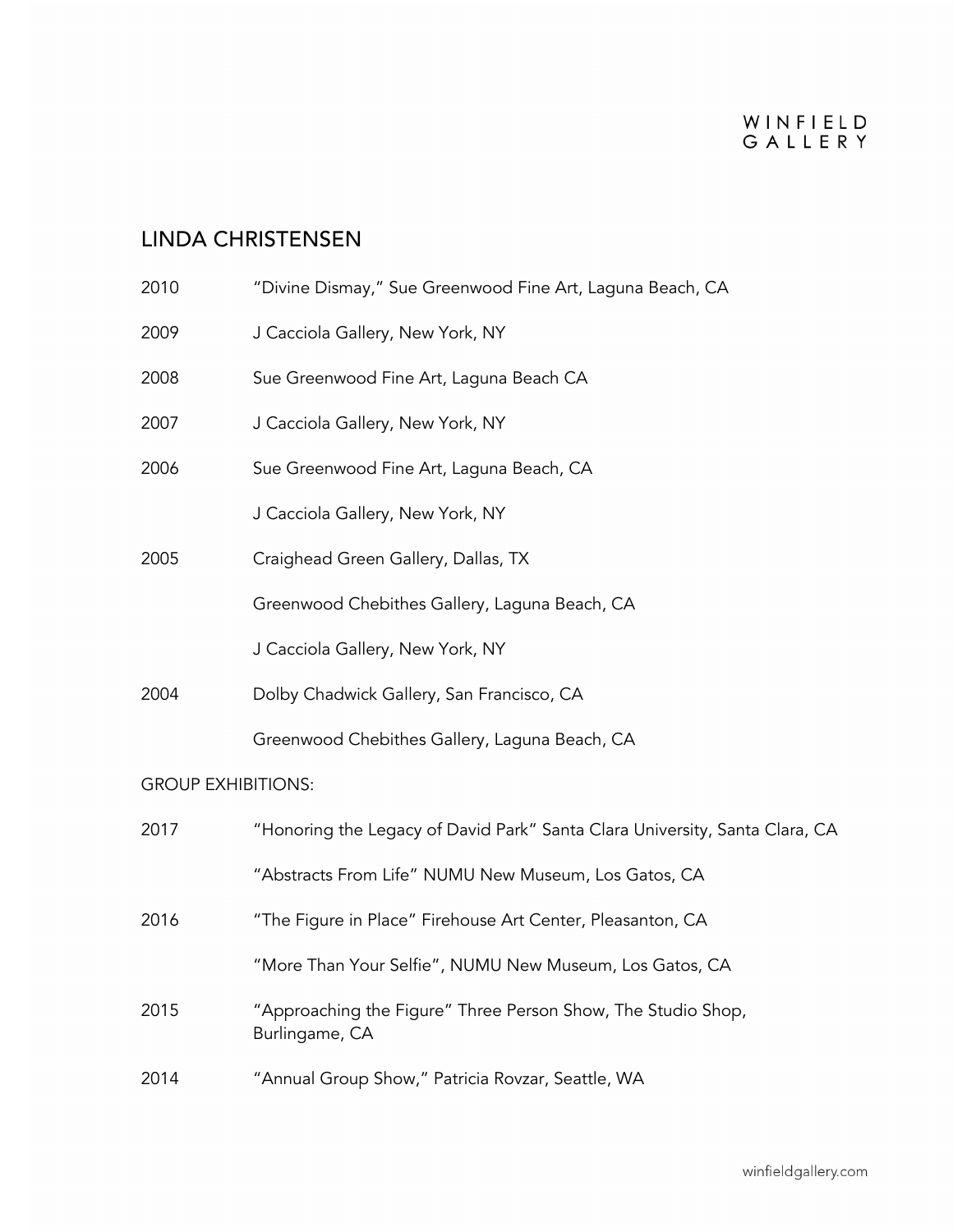#### WINFIELD GAILERY

#### LINDA CHRISTENSEN

#### "Face to Face: 30 Years of Portraiture", Bakersfield Museum of Art, CA

"Preview 2014" Gail Severn Gallery, Sun Valley, ID

| 2013 | "Preview 2013" Gail Severn Gallery, Sun Valley, ID |  |  |  |  |
|------|----------------------------------------------------|--|--|--|--|
|------|----------------------------------------------------|--|--|--|--|

- 2012 "Past as Prologue Preview 2012," Gail Severn Gallery, Sun Valley, ID
- 2011 "The Figure," Gail Severn Gallery, Sun Valley, ID
- 2009 Charles Hespe Gallery, San Francisco, CA Summer Group Show
- 2008 J Cacciola Gallery, New York, NY Summer Group Show
- 2007 Sue Greenwood Fine Art, Laguna Beach, CA Summer Group show

#### PUBLICATIONS:

Catalogue "Honoring The Legacy Of David Park", an Invitational and Juried Exhibition, 2017 "Keeping Time", Huffington Post review by John Seed, 2016 The Good Times, Christina Waters, Santa Cruz, CA, 2016 Coast Magazine, Laguna Beach, CA, 2014 Catamaran Literary Reader, 2013 Santa Cruz Magazine, Stacey Vreeken, 2011 Art Works Magazine, Sheryl Nonnenberg, 2010 Luxe Interiors + Design Magazine, Hunter Drohojowska-Philp, 2010 Neoteric Art, an online Art Magazine, 2009 100 Artists of the West Coast II, 2009 Santa Cruz Sentinel, Claudia Sternbac, 2009 Art Waves, Laguna News-Post, Roberta Carasso, 2008 American Art Collector, 2007 Laguna News-Post, 2006 American Art Collector, 2006 Art and Antiques, 2005 Art Waves Laguna News-Post, 2004